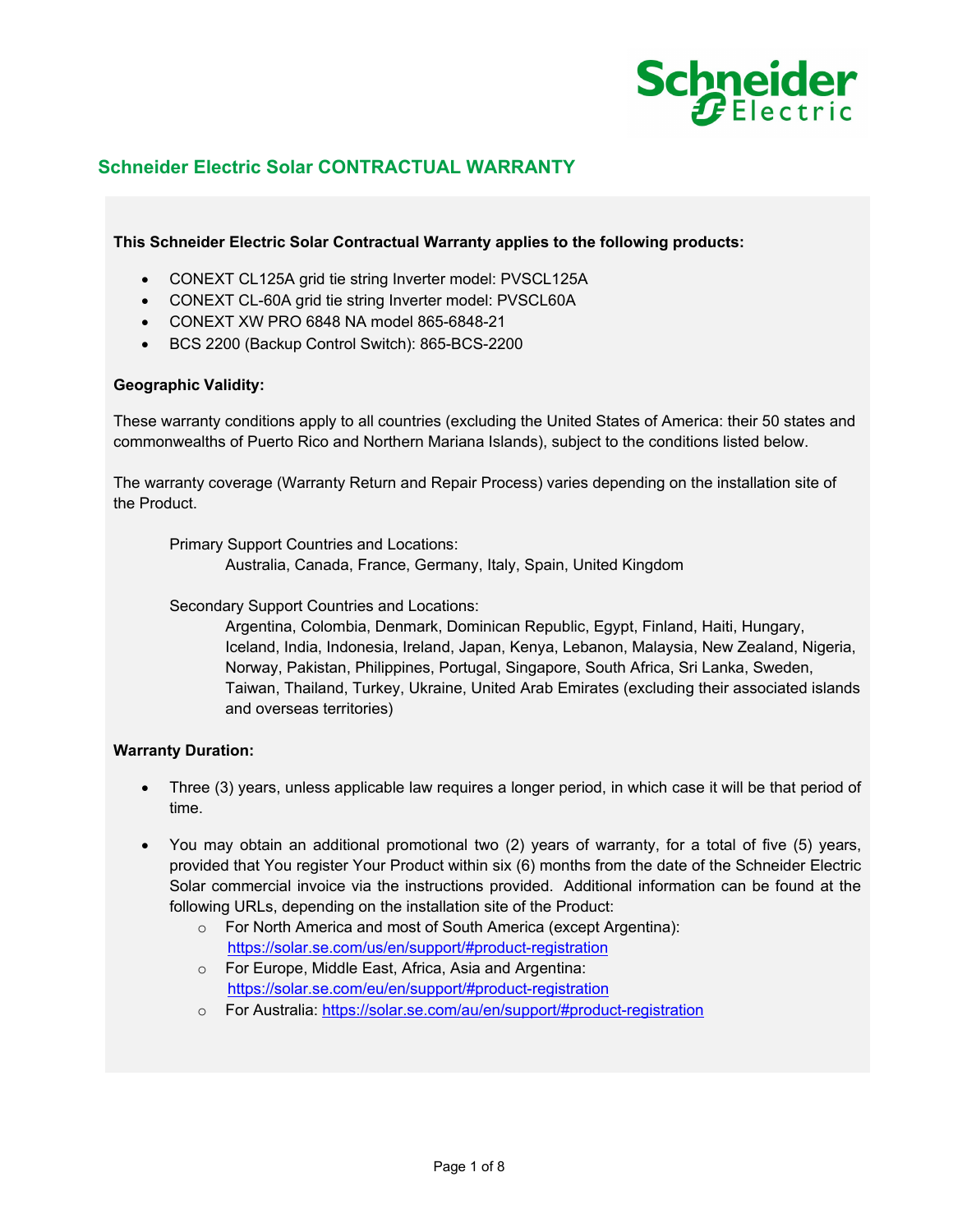

**"Schneider Electric Solar"** means the following Schneider Electric solar entities:

- Schneider Electric Solar Inverters USA, Inc.
- Schneider Electric Solar Inc.
- Schneider Electric Solar Australia Pty Ltd
- Schneider Electric Solar Spain S.A.

**"Distributor"** means any Schneider Electric Solar-approved retailer, reseller or distributor of the Product which may include a Schneider Electric entity other than the Schneider Electric Solar entities listed above.

**"Product"** means the Schneider Electric Solar or related branded inverter product (or other related device) as identified above that You purchased from Schneider Electric Solar or through an authorized Distributor.

**"You and Your"** means the end-customer that has purchased and uses the Product and is entitled to the benefits of this Contractual Warranty.

## **1. Warranty Period and Coverage**

This Contractual Warranty is provided by Schneider Electric Solar and covers defects in workmanship and materials in Your Product. In the event You purchased the Product from a Distributor, this warranty period commences upon the date of shipment from Distributor to You. In the event You purchased the Product directly from Schneider Electric Solar, this warranty period commences ninety (90) days after the Product is shipped from Schneider Electric Solar. The warranty period expires on the same date either (a) three (3) years later or (b) if You properly registered Your Product as specified above, five (5) years later, unless otherwise agreed in writing (the "Warranty Period"). This Contractual Warranty, with prior written notice, is transferable to subsequent owners but only for the unexpired portion of the Warranty Period.

This Contractual Warranty does not cover and Schneider Electric Solar is not responsible for labor costs arising from or expenses related to the removal of defective Product(s) and the installation of replacement Product(s).

## **2. Warranty Claims**

If Your Product becomes defective and You notify Schneider Electric Solar of such defect within the Warranty Period, Schneider Electric Solar will, at its sole discretion, either (i) repair the defective Product or (ii) replace with new, reconditioned parts or similar parts of equivalent depreciated value, provided that Schneider Electric Solar through inspection establishes the existence of such a defect which is covered by this Contractual Warranty. If Schneider Electric Solar elects to perform any onsite warranty services, Schneider Electric Solar requires a site escort (arranged and paid for by You) for all such warranty services. Accordingly, if Schneider Electric Solar elects to perform such on-site warranty servicing, You will need to provide Schneider Electric Solar with the relevant contact information for Your site escort for scheduling purposes. Alternatively, Schneider Electric Solar may elect, at its sole discretion, to provide You with cash compensation equal to the Product's value depreciated by the number of years of operation under the Warranty Period.

If Schneider Electric Solar repairs or replaces a Product, its warranty continues for the remaining portion of the original Warranty Period or ninety (90) days from the date of the repair or return shipment to the customer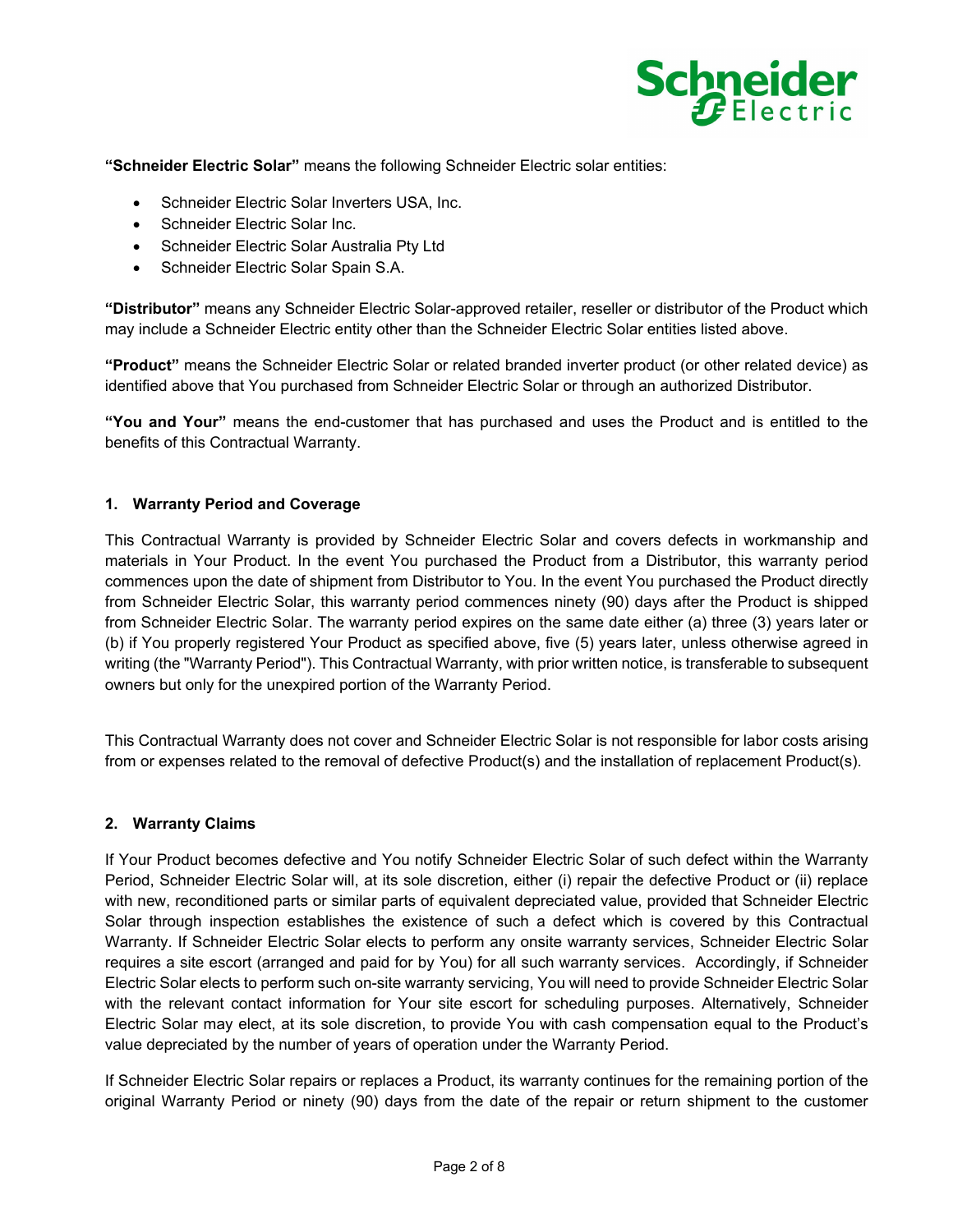

whichever is greater. All replaced Products and all parts removed from repaired Products become the property of Schneider Electric Solar.

## **3. Warranty Limitations**

This Contractual Warranty does not warrant uninterrupted or error-free operation of the Product or cover normal wear and tear of the Product or costs related to the removal, installation, or troubleshooting of the customer's electrical systems. The warranty claims that relate to damages, failures or defects caused by any of the following factors are not covered by this Contractual Warranty:

- **Failure to commission the Product within twenty-four (24) months<sup>1</sup> from the date of the Schneider Electric** Solar commercial invoice,
- If the Product has been commissioned and shut down or depowered for a period in excess of twenty-four (24) months,
- Improper use or non-compliance with installation, commissioning, operation or maintenance instructions (e.g., the Owners Guide, the Installation Guide),
- Unauthorized commissioning, modifications, changes or attempted repairs,
- Vandalism or destruction through external influences including damages caused by persons or animals,
- Use in an unsuitable environment, including any environment or location that causes excessive wear and tear or that is difficult or unsafe for Schneider Electric Solar representatives to access,
- Insufficient ventilation,
- Installation in a corrosive environment including, for example, an environment in which the Product is exposed to acid rain, hydrogen sulfide or excessive salt in the air (except for any such exposure to environmental conditions that Your Product was specifically designed to withstand as indicated in the applicable specifications for Your Product),
- Failure to observe applicable safety standards and regulations,
- Damages during transportation or storage,
- Force majeure, examples include, but not limited to: fire, flood, earthquakes, storm damage, overvoltage and lightning strikes
- Exposure to fire, water, snow, moisture, or liquid ingress or sand (except for any such exposure to environmental conditions that Your Product was specifically designed to withstand as indicated in the applicable specifications for Your Product),
- Used as a component part of another product expressly warranted by another manufacturer,
- If the original identification (trade-mark, serial number, QR code) markings have been defaced, altered, or removed,
- Consumable components of any type are not covered by this Contractual Warranty, including but not limited to fuses, surge arrestors,
- Cosmetic shortcoming which do not impair the use of the Product for the intended purpose i.e. supply of energy.

Warranty claims also exclude:

 $1$  The Product may need to be charged, recharged or reconditioned to restore the internal properties of the Product's capacitor if it has not been operated for an extensive period of time in which case You will be responsible for all applicable fees and costs of such restorative services. If You plan to store the Product prior to commissioning or to depower the Product after commissioning, please review the storage instructions and guidelines within the Owner's Guide.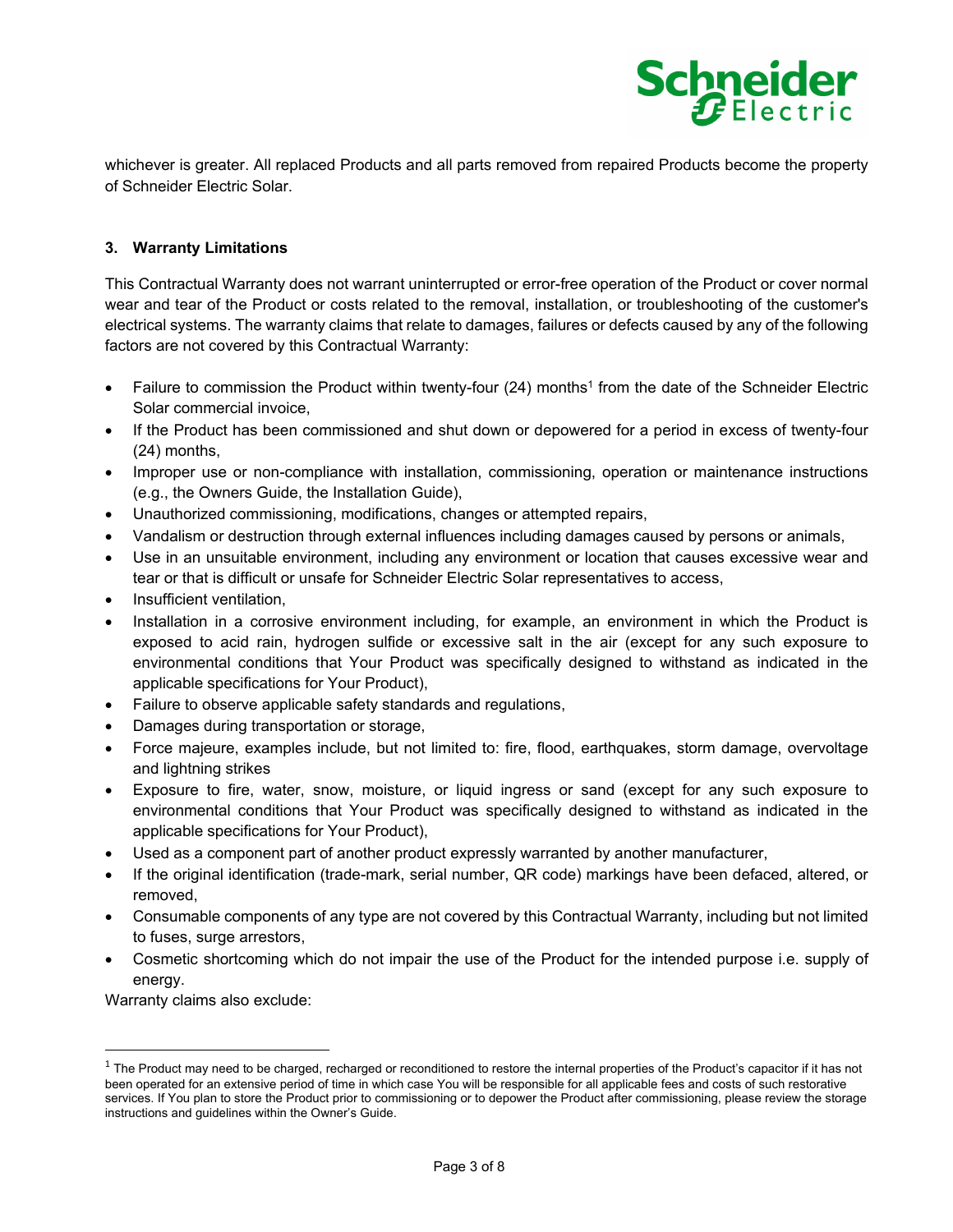

- Damages arising due to the fact that the use of the Product for the intended purpose is no longer possible or only possible with restrictions as a result of amendments to the statutory provisions applicable to the operation of the Product made after the delivery of the Product,
- Compensation for damages related to loss of power production or business operation or any expenses incurred by customer towards repair, removal and/or replacement of the Product (including but not limited to labor, transportation, temporary power),
- Costs or damages arising from changes to existing PV systems, building installations or other site changes,
- Additional costs and expenses (e.g. shipping costs, travel, accommodation, meals, etc.) outside of the primary support countries as defined.
- Any Products that are damaged during shipment, and
- This warranty only applies to defects in workmanship and materials which does not include claims involving regulatory compliance. To make sure Your Product meets the applicable regulatory requirements which are in place at the time of purchase, please see the applicable Product Manuals and/or Your sales contract.

## **4. Warranty Return and Repair Process**

(A) If Your Product was purchased and installed in a Primary Support Country (defined above)

Here is how to contact Schneider Electric Solar, depending on the installation site of the Product:

- For North America and most of South America (except Argentina): https://solar.se.com/us/en/support/#technical-support
- For Europe, Middle East, Africa, Asia and Argentina: https://solar.se.com/eu/en/support/#technical-support
- For Australia: https://solar.se.com/au/en/support/#technical-support

Contact Schneider Electric Solar with a brief description of the error to evaluate and troubleshoot the issue while the Product is in the field, as many problems can be solved with remote guidance. Schneider Electric Solar Primary Support Countries are the countries defined above.

(B) If Your Product was installed in any Secondary Support Country (defined above)

Contact Your Distributor with a brief description of the error to evaluate and troubleshoot the issue while the Product is in the field, as many problems can be solved with remote guidance. Your Distributor may be responsible for the warranty return and repair including the return material authorization ("RMA") process as set forth below if it is determined You require a replacement Product or parts. For such warranty claims for Products installed in any Secondary Support Country, Your Distributor will be responsible for any logistic costs arising out of the delivery of the replacement Product or parts and the return of the defective Product or parts, including, but not limited to, packaging, transportation, export certifications, inspections, taxes, and customs duties costs for both the replacement Product or parts and the returned Product or parts to and from the Schneider Electric Solar designated facility ("**Warranty Logistic Costs**"). Accordingly and to the maximum extent allowed by applicable law, if such Distributor, fails, refuses or is unable (for whatever reason) to assume full responsibility for the warranty return and repair process and/or for the Warranty Logistic Costs, then You shall be responsible for all such Warranty Logistic Costs.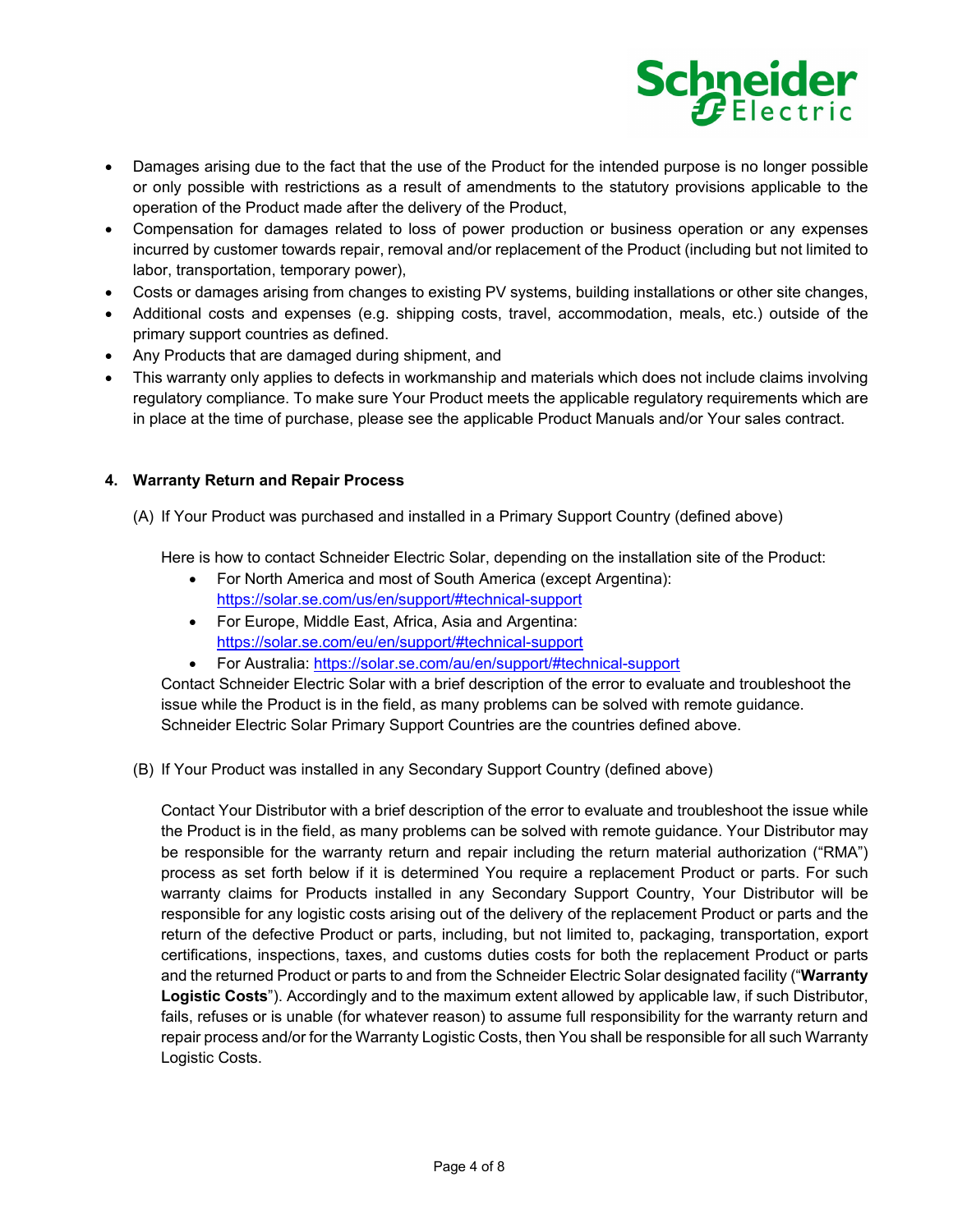

(C) If Your Product was installed in any other country (not included in the list of Primary or Secondary Support Country)

Contact Your Distributor with a brief description of the error to evaluate and troubleshoot the issue while the Product is in the field, as many problems can be solved with remote guidance. Your Distributor may be responsible for the warranty return and repair including the return material authorization ("RMA") process as set forth below if it is determined You require a replacement Product or parts. For such warranty claims for Products installed in any other country (not included in the list of Primary or Secondary Support Country):

- i) You will be responsible for the Warranty Logistics Costs from the installation facility to the Distributor's Location to whom they have bought the Product; and
- ii) Your Distributor will be responsible for the Warranty Logistics Costs to and from the Schneider Electric Solar designated facility. Accordingly and to the maximum extent allowed by applicable law, if such Distributor, fails, refuses or is unable (for whatever reason) to assume full responsibility for the warranty return and repair process and/or for the Warranty Logistic Costs, then You shall be responsible for all such Warranty Logistic Costs to the Schneider Electric Solar designated facility

Please have Your Owner's Manual ready for reference and be prepared to supply:

- o The serial number and part number of Your Product
- o A copy of Your dated commercial invoice
- $\circ$  Information about the installation and commissioning or inspection certificate
- $\circ$  Information about the failure

**Schneider Electric Solar or designated service provider reserves the right to refuse exchange requests for lack of proper documentation and information**.

## **i. Return Material Authorization (RMA) for defective Products Installed in Primary Support Countries**

After attempts to correct the problem remotely with Your assistance and if the Product must be returned to Schneider Electric Solar or designated service provider for replacement or repair, You must obtain a Return Material Authorization (RMA) number and the correct return center "Ship to" address. **Product shipments will be refused and returned at Your expense if they are unauthorized or returned without an RMA number.** 

# **ii. Once an RMA has been issued for exchange for defective Products Installed in Primary Support Countries**

Schneider Electric Solar or designated service provider, at its sole discretion, will ship an equivalent replacement Product to You. The allegedly defective Product must be returned in the same transport packaging that the replacement product was provided in. The defective Product must be shipped back to Schneider Electric Solar within **ten (10)** working days after receiving the replacement Product. If Schneider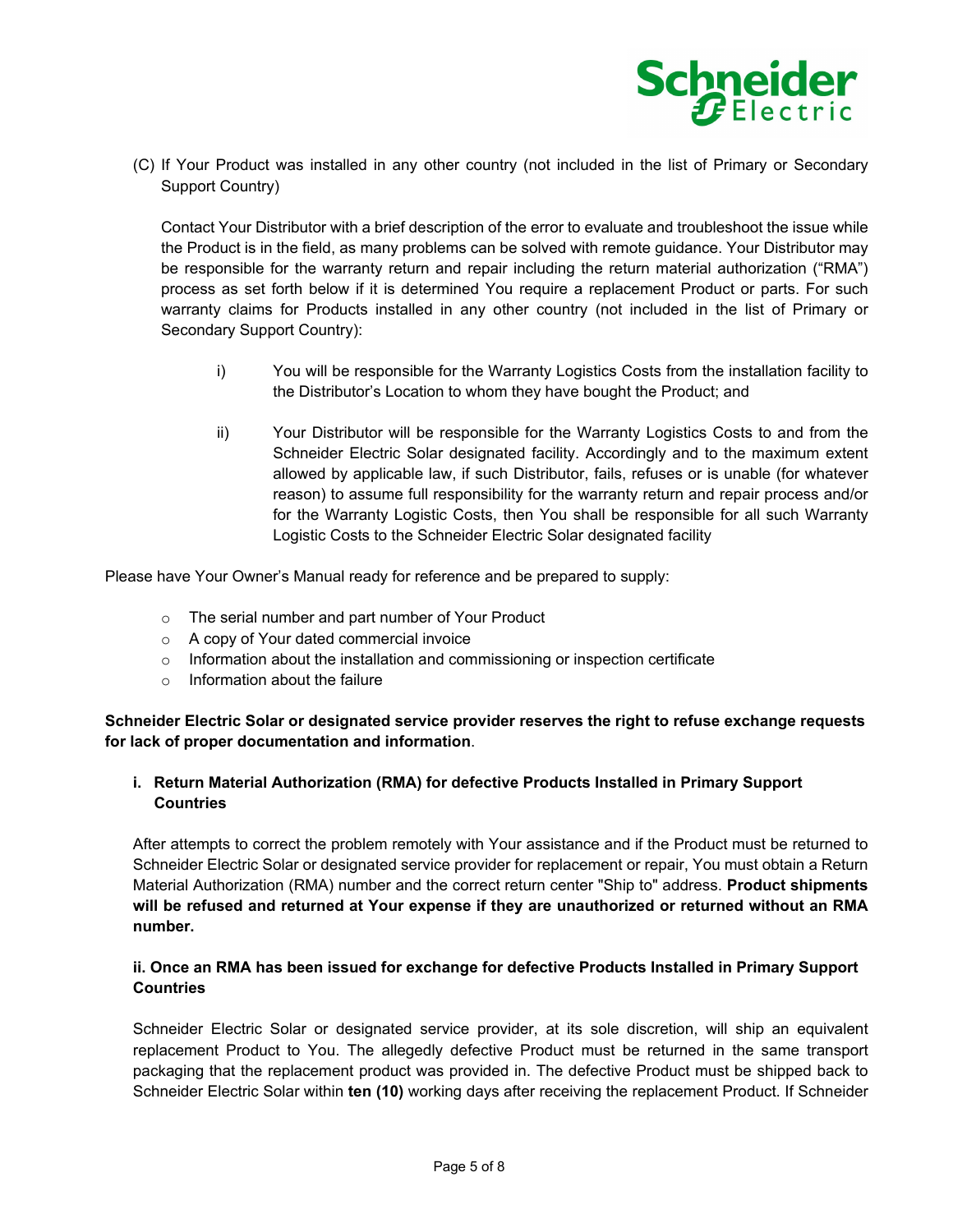

Electric Solar does not receive the Product within this timeframe, the Product cost will be billed back to You (including shipping costs, handling fees and if applicable all taxes, duties and tariffs).

# **Specific Information Regarding Warranty Coverage**

When Products are installed in a Schneider Electric Solar Primary Support Country, the Contractual Warranty includes repair or replacement Products or parts, transportation costs, export certifications, and inspection. However, since Schneider Electric Solar does not have supply chain or services presence in countries outside of the Primary Support Countries, if the installation site is in a Schneider Electric Solar Secondary Support Country, to the maximum extent allowed by applicable law, either Your Distributor or (if such Distributor refuses, fails or is unable) You are responsible for all Warranty Logistic Costs as set forth above.

Visually evident damage caused by shipping or mishandling is to be reported to the freight carrier within twentyfour (24) hours. Shipping damage is the responsibility of the freight carrier, not Schneider Electric Solar and should always be duly noted with the freight carrier prior to accepting and signing for the Product.

## **5. Invalid Warranty Claim**

If the allegedly defective Product that is returned to Schneider Electric Solar (or service partner) pursuant to this Warranty Statement is found by Schneider Electric Solar to be free of defects, Schneider Electric Solar will charge a flat-rate inspection charge for each Product of €235, plus any Warranty Logistics Costs incurred by Schneider Electric Solar. In the event that Schneider Electric Solar ships a replacement Product to You before its inspection and thereafter determines the alleged defective Product to be defect free based on its inspection, Schneider Electric Solar will (i) return the defect free Product to You and (ii) charge You for the replacement Product.

## **6. Disclaimer of Implied and Other Warranties and Limitation of Liability**

THIS CONTRACTUAL WARRANTY IS THE SOLE AND EXCLUSIVE WARRANTY PROVIDED BY SCHNEIDER ELECTRIC SOLAR IN CONNECTION WITH YOUR SCHNEIDER ELECTRIC SOLAR PRODUCT AND IS, WHERE PERMITTED BY LAW, IN LIEU OF ALL OTHER WARRANTIES, CONDITIONS, GUARANTEES, REPRESENTATIONS, OBLIGATIONS AND LIABILITIES, EXPRESS OR IMPLIED, STATUTORY OR OTHERWISE IN CONNECTION WITH THE PRODUCT, HOWEVER ARISING (WHETHER BY CONTRACT, TORT, NEGLIGENCE, PRINCIPLES OF MANUFACTURER'S LIABILITY, OPERATION OF LAW, CONDUCT, STATEMENT OR OTHERWISE), INCLUDING WITHOUT RESTRICTION ANY IMPLIED WARRANTY OR CONDITION OF QUALITY, MERCHANTABILITY, MERCHANTABLE QUALITY, OR FITNESS FOR A PARTICULAR PURPOSE.

ANY IMPLIED WARRANTY OR CONDITION OF MERCHANTABILITY, MERCHANTABLE QUALITY OR FITNESS FOR A PARTICULAR PURPOSE TO THE EXTENT REQUIRED UNDER APPLICABLE LAW TO APPLY TO THE PRODUCT SHALL BE LIMITED IN DURATION TO THE PERIOD STIPULATED UNDER THIS CONTRACTUAL WARRANTY.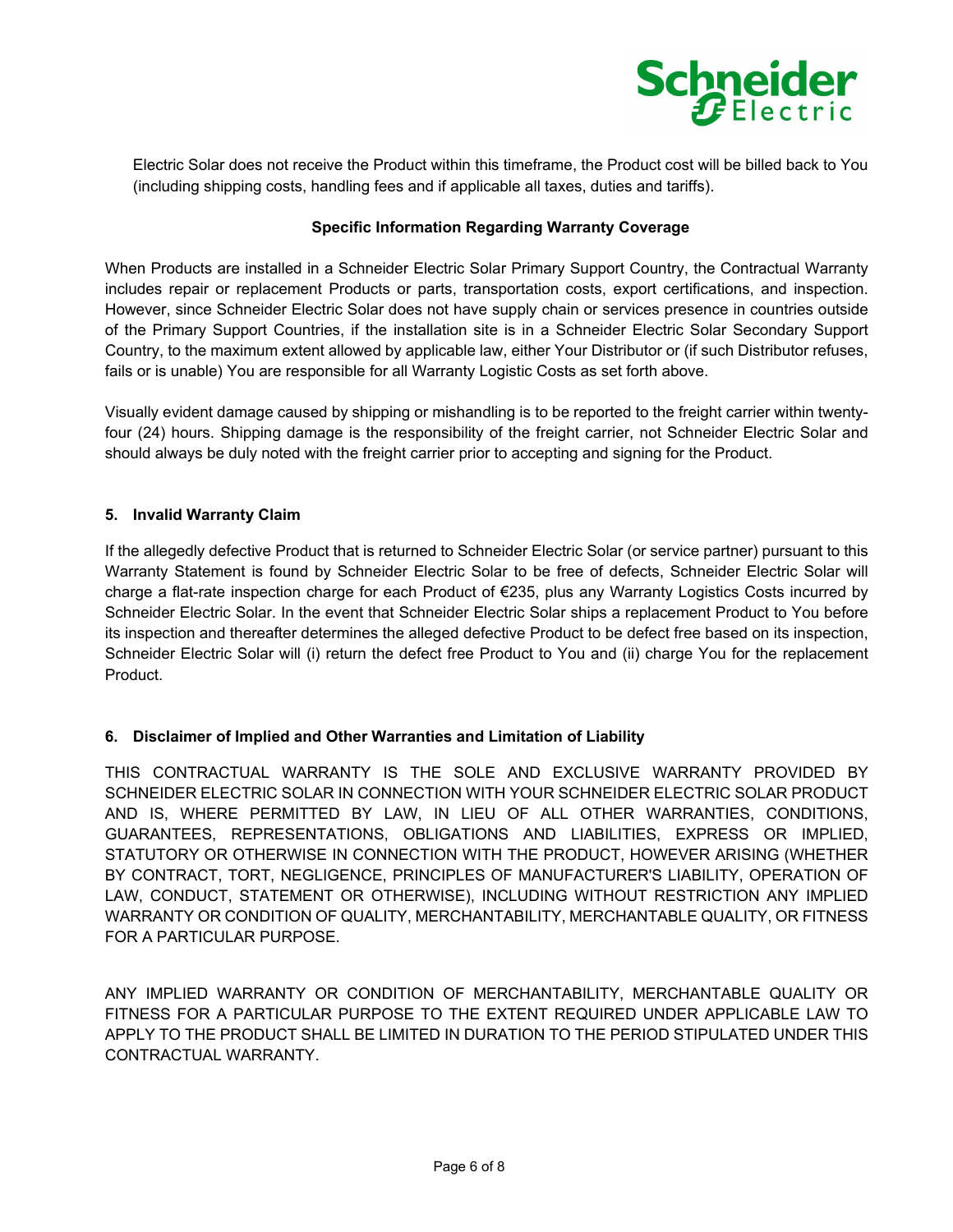

#### **LIMITATION OF LIABILITY**

WHERE APPLICABLE LAW ALLOWS AND DOES NOT PROHIBIT OR RESTRICT SUCH LIMITATION, SCHNEIDER ELECTRIC SOLAR'S LIABILITY FOR ANYTHING RELATING TO THIS PRODUCT SHALL BE LIMITED TO THE PRICE PAID FOR THE PRODUCT.

TO THE MAXIMUM EXTENT ALLOWED BY APPLICABLE LAW, IN NO EVENT WILL SCHNEIDER ELECTRIC SOLAR BE LIABLE FOR: (A) ANY SPECIAL, INDIRECT, INCIDENTAL OR CONSEQUENTIAL DAMAGES, INCLUDING LOST PROFITS, LOST REVENUES, FAILURE TO REALIZE EXPECTED SAVINGS, OR OTHER COMMERCIAL OR ECONOMIC LOSSES OF ANY KIND, EVEN IF SCHNEIDER ELECTRIC SOLAR HAS BEEN ADVISED, OR HAD REASON TO KNOW, OF THE POSSIBILITY OF SUCH DAMAGE; AND/OR (B) ANY DAMAGE OR INJURY ARISING FROM OR AS A RESULT OF MISUSE OR ABUSE, OR THE INCORRECT INSTALLATION, INTEGRATION OR OPERATION OF THE PRODUCT BY PERSONS NOT AUTHORIZED BY SCHNEIDER ELECTRIC SOLAR.

### **EXCLUSIONS AND CLARIFICATIONS**

THE CONTRACTUAL AND/OR STATUTORY WARRANTY OBLIGATION OF THE PRODUCT SELLER AND YOUR CORRESPONDING STATUTORY WARRANTY RIGHTS WHICH MAY NOT LAWFULLY BE EXCLUDED OR LIMITED ARE NOT AFFECTED BY THIS CONTRACTUAL WARRANTY. FURTHERMORE, SHOULD THIS CONTRACTUAL WARRANTY VIOLATE ANY NATIONAL, STATE, PROVINCIAL OR OTHER GOVERNMENTAL STATUTORY RIGHTS WHICH MAY NOT LAWFULLY BE EXCLUDED OR LIMITED AND WHICH GRANT YOU ANY RIGHTS IN ADDITION TO THE CONTRACTUAL WARRANTY, THEN SUCH STATUTORY RIGHTS SHALL NOT BE AFFECTED BY THE PROVISIONS OF THIS CONTRACTUAL WARRANTY.

IF THIS PRODUCT IS A CONSUMER PRODUCT, THE APPLICABLE LAW MIGHT NOT ALLOW AN EXCLUSION OF IMPLIED WARRANTIES AND/OR MAY EXTEND ADDITIONAL BENEFITS OR PROTECTION TO YOU. TO THE EXTENT YOU ARE ENTITLED TO IMPLIED WARRANTIES OR ADDITIONAL BENEFITS OR PROTECTION UNDER APPLICABLE LAW, SUCH ARE LIMITED (TO THE MAXIMUN EXTENT ALLOWED BY APPLICABLE LAW) TO THE DURATION OF THIS CONTRACTUAL WARRANTY. SOME STATES, PROVINCES AND JURISDICTIONS DO NOT ALLOW LIMITATIONS OR EXCLUSIONS ON IMPLIED WARRANTIES OR ON THE DURATION OF AN IMPLIED WARRANTY OR ON THE LIMITATION OR EXCLUSION OF INCIDENTAL OR CONSEQUENTIAL DAMAGES, SO THE ABOVE LIMITATION(S) OR EXCLUSION(S) MAY NOT APPLY TO YOU. THIS CONTRACTUAL WARRANTY GIVES YOU SPECIFIC LEGAL RIGHTS. YOU MAY HAVE OTHER RIGHTS WHICH MAY VARY FROM STATE TO STATE, PROVINCE TO PROVINCE OR JURISDICTION TO JURISDICTION.

## **INFORMATION FOR AUSTRALIAN PURCHASERS - CONSUMER STATUTORY RIGHTS**

FOR PURCHASERS IN AUSTRALIA, YOUR RIGHTS UNDER THIS SCHNEIDER ELECTRIC SOLAR CONTRACTUAL WARRANTY ARE IN ADDITION TO ANY NON-EXCLUDABLE STATUTORY RIGHTS YOU MAY HAVE AS A CONSUMER, AS THAT TERM IS DEFINED IN SECTION 3 OF THE AUSTRALIAN CONSUMER LAW. NOTHING IN THIS SCHNEIDER ELECTRIC SOLAR CONTRACTUAL WARRANTY IS INTENDED TO AFFECT YOUR NON-EXCLUDABLE STATUTORY RIGHTS. YOUR NON-EXCLUDABLE